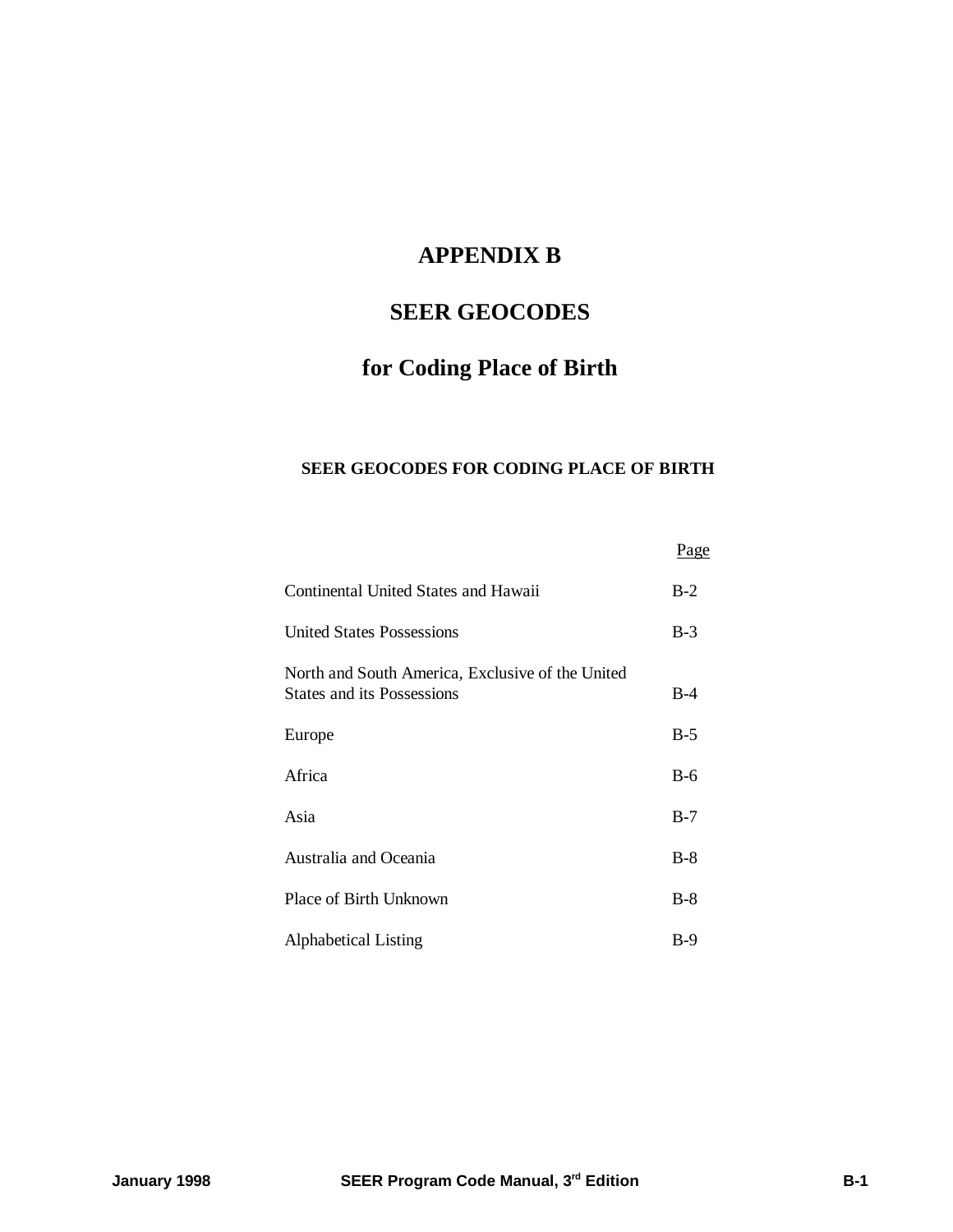### **CONTINENTAL UNITED STATES AND HAWAII**

#### United States

- New England and New Jersey Maine
	- New Hampshire
	- Vermont
	- Massachusetts
	- Rhode Island
	- Connecticut
	- New Jersey

North Mid-Atlantic States

- New York
- Pennsylvania
- Delaware
- South Mid-Atlantic States Maryland District of Columbia Virginia West Virginia North Carolina South Carolina
- Southeastern States Tennessee
	- Georgia
	- Florida
	- Alabama
	- Mississippi
- North Central States
	- Michigan
	- Ohio
	- Indiana
	- Kentucky
- Northern Midwest States
	- Wisconsin
	- Minnesota
	- Iowa
	- North Dakota
	- South Dakota
	- Montana
- Central Midwest States
	- Illinois
	- Missouri
	- Kansas
	- Nebraska
- Southern Midwest States
	- Arkansas
	- Louisiana
	- Oklahoma
	- Texas
- Mountain States
	- Idaho
	- Wyoming
	- Colorado
	- Utah
	- Nevada
	- New Mexico
	- Arizona
- Pacific Coast States
	- Alaska
	- Washington
	- Oregon
	- California Hawaii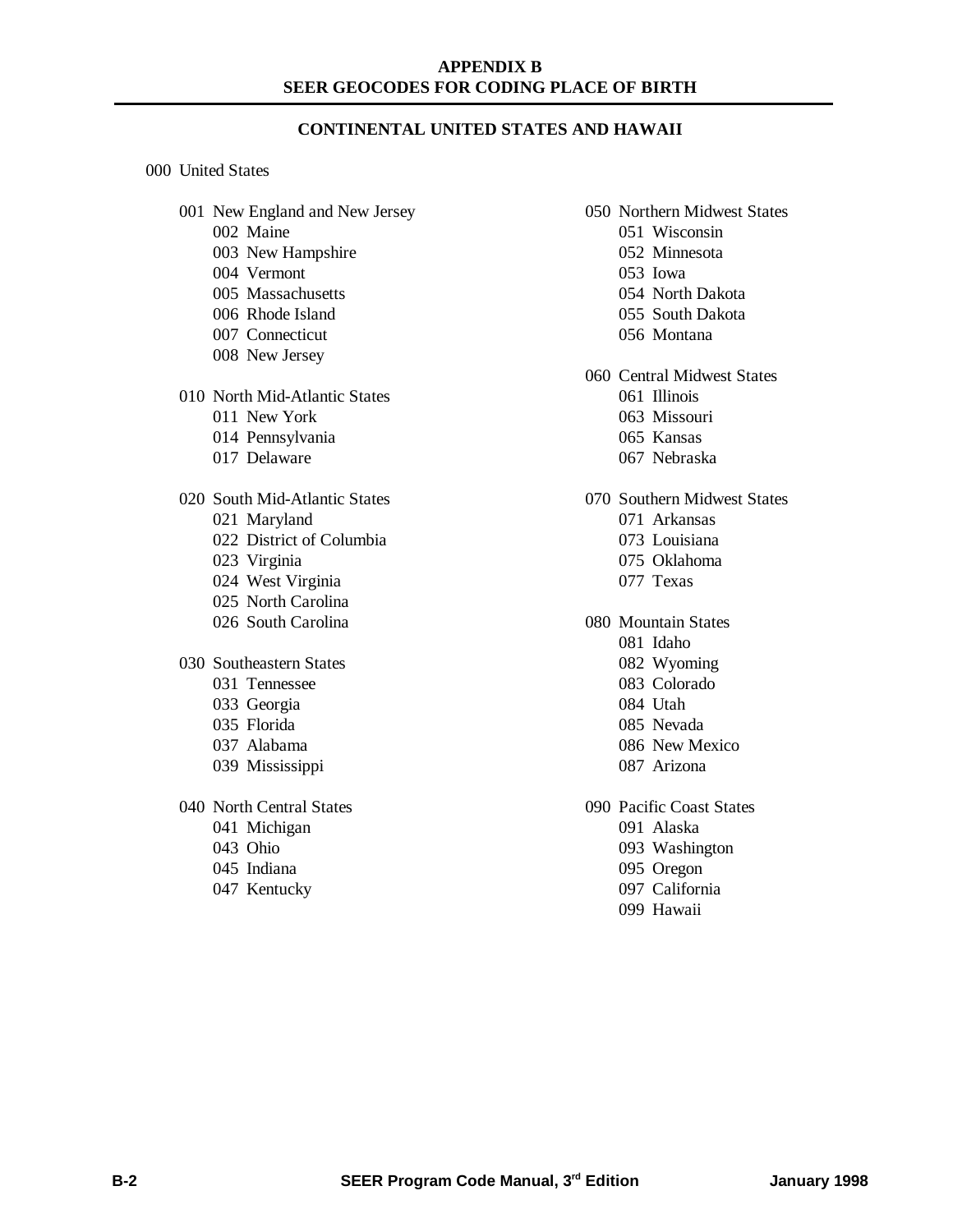## **UNITED STATES POSSESSIONS**

When SEER geocodes were originally assigned during the 1970s, the United States owned or controlled islands in the Pacific. Since then many of these islands have either been given their independence or had control turned over to another country. In order to maintain consistent information over time, these islands are still to be coded to the original codes. Earlier designations are listed in parentheses.

- 100 Atlantic/Caribbean Area
	- 101 Puerto Rico
	- 102 U.S. Virgin Islands
	- 109 Other Atlantic/Caribbean Area
- 110 Canal Zone
- 120 Pacific Area
	- 121 American Samoa
	- 122 Kiribati (Canton and Enderbury Islands, Gilbert Islands, Southern Line Islands, Phoenix Islands)
	- 123 Micronesia [Federated States of] (Caroline Islands, Trust Territory of Pacific Islands)
	- 124 Cook Islands (New Zealand)
	- 125 Tuvalu (Ellice Islands)
	- 126 Guam
	- 127 Johnston Atoll
	- 129 Mariana Islands (Trust Territory of Pacific Islands)
	- 131 Marshall Islands (Trust Territory Pacific Islands)
	- 132 Midway Islands
	- 133 Nampo-Shoto, Southern
	- 134 Ryukyu Islands (Japan)
	- 135 Swan Islands
	- 136 Tokelau Islands (New Zealand)
	- 137 Wake Island
	- 139 Palau (Trust Territory of Pacific Islands)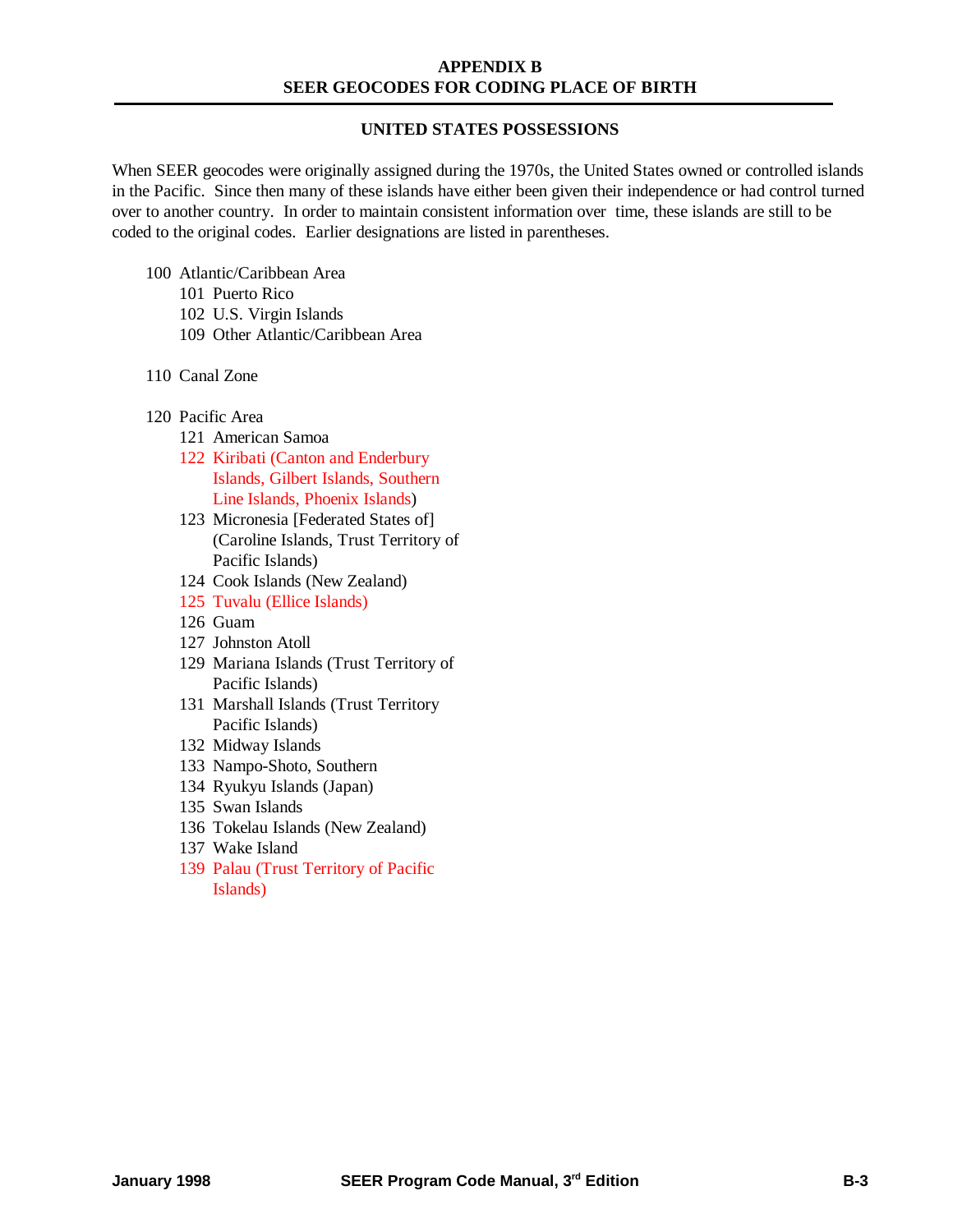## **NORTH AND SOUTH AMERICA, EXCLUSIVE OF THE UNITED STATES AND ITS POSSESSIONS**

| 210 Greenland |                                                                                                       |  |  |
|---------------|-------------------------------------------------------------------------------------------------------|--|--|
| 220 Canada    | 221 Maritime provinces<br>New Brunswick<br>Newfoundland<br>Nova Scotia<br><b>Prince Edward Island</b> |  |  |
|               | 222 Quebec                                                                                            |  |  |
|               | 223 Ontario                                                                                           |  |  |
|               | 224 Prairie provinces                                                                                 |  |  |
|               | Alberta<br>Manitoba<br>Saskatchewan                                                                   |  |  |
|               | 225 Northwest Territories                                                                             |  |  |
|               | <b>Yukon Territory</b>                                                                                |  |  |
|               | 226 British Columbia                                                                                  |  |  |
| 230 Mexico    |                                                                                                       |  |  |
|               | 240 North American Islands                                                                            |  |  |
|               | 241 Cuba                                                                                              |  |  |
|               | 242 Haiti                                                                                             |  |  |
|               | 243 Dominican Republic                                                                                |  |  |
|               | 244 Jamaica                                                                                           |  |  |
|               | 245 Other Caribbean Islands                                                                           |  |  |
|               | Anguilla                                                                                              |  |  |
|               | <b>Antigua and Barbuda</b>                                                                            |  |  |
|               | <b>Barbados</b>                                                                                       |  |  |
|               | <b>British Virgin Islands</b>                                                                         |  |  |
|               | <b>Cayman Islands</b>                                                                                 |  |  |
|               | Dominica                                                                                              |  |  |
|               | Grenada                                                                                               |  |  |
|               | Guadeloupe<br>Martinique                                                                              |  |  |
|               | <b>Montserrat</b>                                                                                     |  |  |
|               | <b>Nederlands Antilles</b>                                                                            |  |  |
|               | <b>St. Kitts and Nevis</b>                                                                            |  |  |
|               | St. Lucia                                                                                             |  |  |
|               | St. Vincent and the Grenadines                                                                        |  |  |
|               | <b>Trinidad and Tobago</b>                                                                            |  |  |
|               | <b>Turks and Caicos</b>                                                                               |  |  |
|               | Antilles, NOS                                                                                         |  |  |
|               | <b>British West Indies, NOS</b>                                                                       |  |  |

Carribean, NOS

245 Other Caribbean Islands, continued Leeward islands, NOS West Indies, NOS Windward islands, NOS 246 Bermuda 247 Bahamas 249 St. Pierre and Miquelon 250 Central America 251 Guatemala 252 Belize (British Honduras) 253 Honduras 254 El Salvador 255 Nicaragua 256 Costa Rica 257 Panama 260 North America, NOS 265 Latin America, NOS 300 South America, NOS 311 Colombia 321 Venezuela 331 Guyana (British Guiana) 332 Suriname (Dutch Guiana) 333 French Guiana 341 Brazil 345 Ecuador 351 Peru 355 Bolivia 361 Chile 365 Argentina 371 Paraguay 375 Uruguay 310 South American Islands 311 Falkland Islands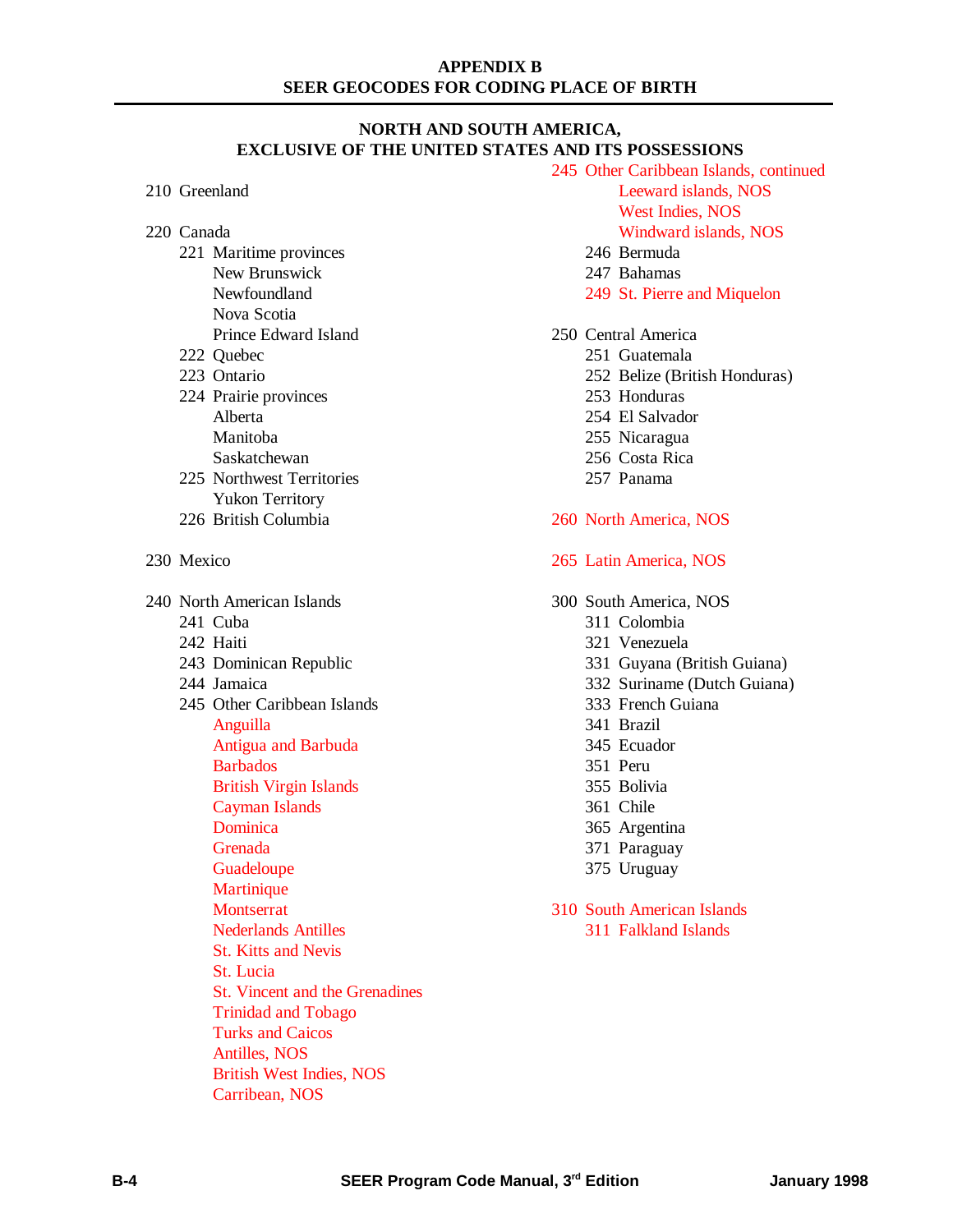#### **EUROPE**

*former or alternative names are in parentheses*

Europe, NOS (See code 499) \*

- 400 United Kingdom, NOS 401 England
	- Channel Islands
	- Isle of Man
	- 402 Wales
	- 403 Scotland
	- 404 Northern Ireland (Ulster)
- 410 Ireland (Eire) Ireland, NOS Republic of Ireland
- 420 Scandinavia

Lapland, NOS

- 421 Iceland 423 Norway
- Svalbard
- Jan Mayen
- 425 Denmark Faroe Islands
- 427 Sweden
- 429 Finland

430 Germanic countries

- 431 Germany
	- (East Germany including East Berlin)
		- (West Germany including West Berlin)
- 432 Netherlands
- 433 Belgium
- 434 Luxembourg
- 435 Switzerland
- 436 Austria
- 437 Liechtenstein
- 440 Romance-language countries 441 France Corsica
	- Monaco

\* *Effective cases diagnosed 1/1/92.*

443 Spain Andorra Balearic Islands Canary Islands

445 Portugal Azores Cape Verde Islands Madeira Islands 447 Italy San Marino Sardinia Sicily Vatican City (Holy See) 449 Romania 450 Slavic countries 451 Poland 452 (former) Czechoslovakia region Bohemia Czech Republic Moravia Slovak Republic Slovakia 453 (former) Yugoslavia region Bosnia-Herzogovina Croatia Dalmatia Montenegro Macedonia Serbia Slavonia Slovenia 454 Bulgaria 455 Russia Russian Federation (former) U.S.S.R. Russia, NOS (Russian S.F.S.R.) 456 Ukraine and Moldova (Bessarabia) Moldavia (Moldavian S.S.R.) (Ukranian S.S.R.) 457 Belarus (Byelorussian S.S.R.) (White Russia) 458 Estonia (Estonian S.S.R.) 459 Latvia (Latvian S.S.R.) 461 Lithuania (Lithuanian S.S.R.) 463 Baltic Republic(s), NOS (Baltic States, NOS)

**EUROPE, continued**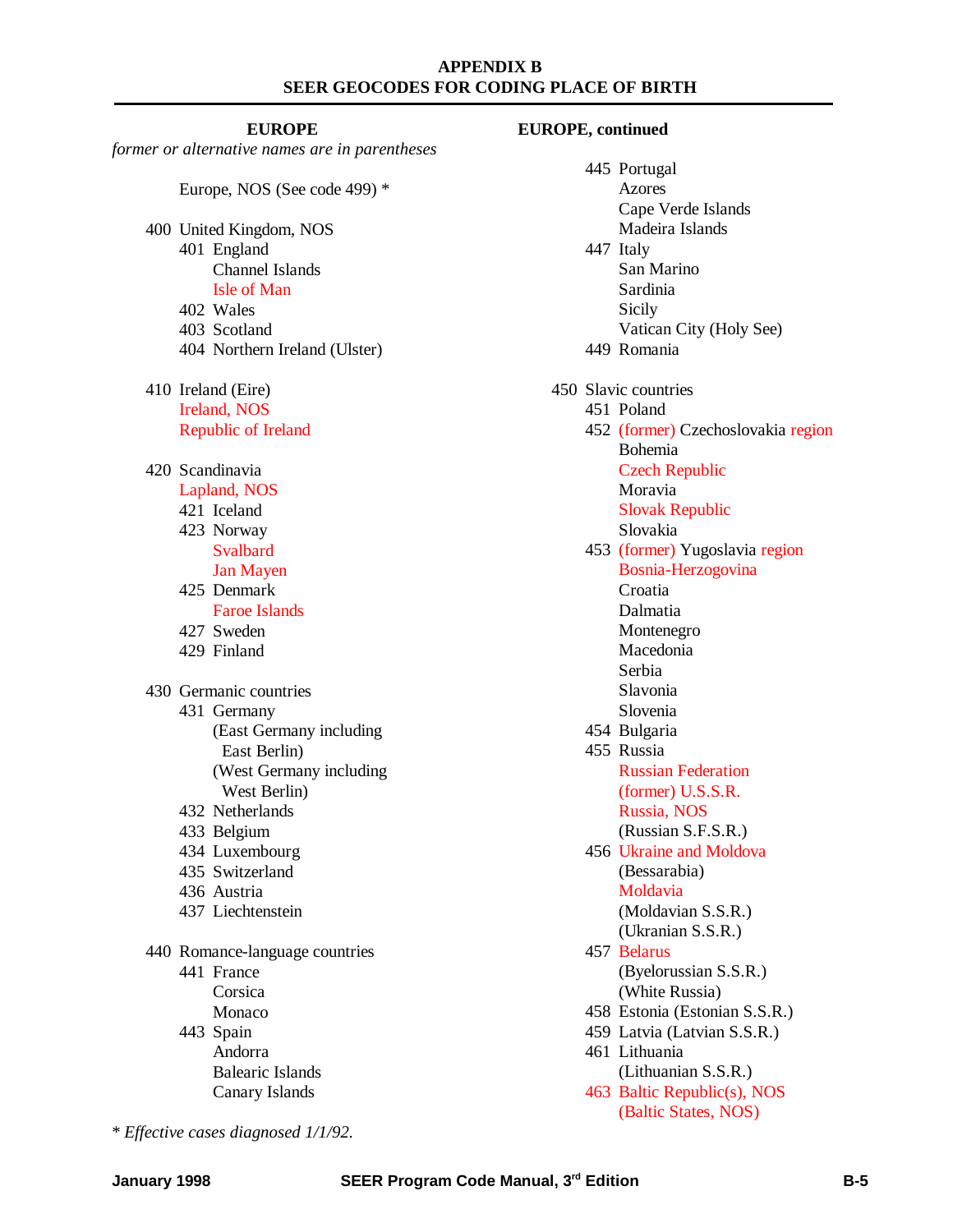#### **EUROPE (continued)**

- 470 Other mainland Europe
	- 471 Greece
	- 475 Hungary
	- 481 Albania
	- 485 Gibraltar
- 490 Other Mediterranean islands 491 Malta 495 Cyprus
- 499 Europe, NOS\* Central Europe, NOS Eastern Europe, NOS Northern Europe, NOS Southern Europe, NOS Western Europe, NOS
- \* *Effective cases diagnosed 1/1/92.*

## **AFRICA**

- 500 Africa, NOS Central Africa, NOS Equatorial Africa, NOS
- 510 North Africa, NOS
	- 511 Morocco
	- 513 Algeria
	- 515 Tunisia
	- 517 Libya (Cyrenaica)
		- (Tripoli)
		- (Tripolitania)
	- 519 Egypt (United Arab Republic)

## 520 Sudanese countries

Burkina Faso (Upper Volta) Chad Mali Mauritania Niger Sudan (Anglo-Egyptian Sudan) Western (Spanish) Sahara

## 530 West Africa, NOS

## French West Africa, NOS

- 531 Nigeria
- 539 Other West African Countries Benin (Dahomey) Cameroon (Kameroon) Central African Republic (French Equatorial Africa) Cote d-Ivoire (Ivory Coast) Congo (Congo-Brazzaville, French Congo) Equatorial Guinea (Spanish Guinea) (Bioko {Fernando Poo}, Rio Muni) Gambia Gabon Ghana Guinea Guinea Bissau (Portuguese Guinea) Liberia Senegal

Sierra Leone

Togo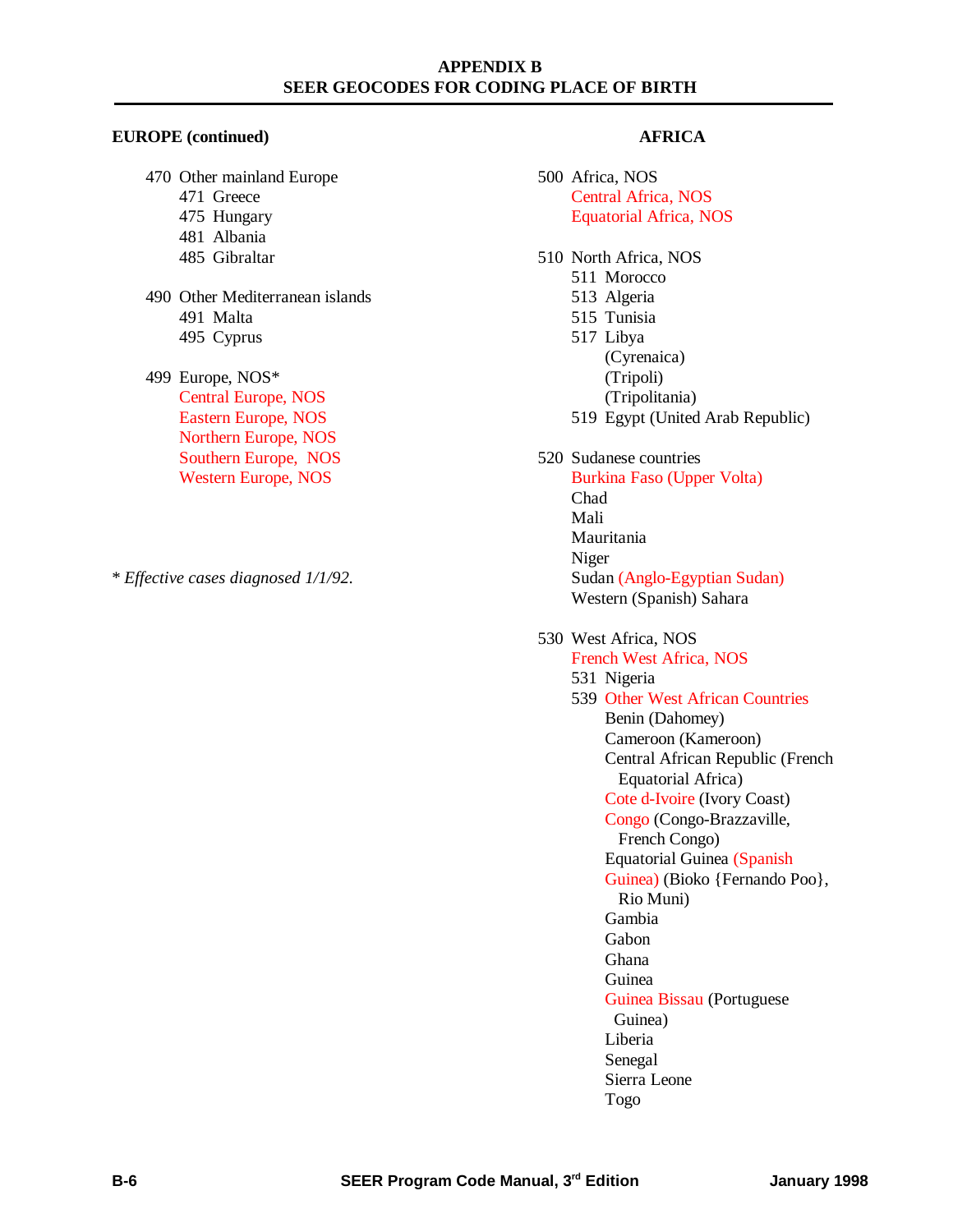#### **AFRICA, continued**

|  | 540 South Africa, NOS                   |                                       |  |  |  |
|--|-----------------------------------------|---------------------------------------|--|--|--|
|  | 541 Zaire (Congo-Leopoldville,          |                                       |  |  |  |
|  | Belgian Congo, Congo/                   |                                       |  |  |  |
|  |                                         | Kinshasa)                             |  |  |  |
|  |                                         | 543 Angola (Sao Tome, Principe,       |  |  |  |
|  |                                         | Cabinda)                              |  |  |  |
|  | 545 Republic of South Africa            |                                       |  |  |  |
|  | (Bophuthatswana, Cape Colony,           |                                       |  |  |  |
|  |                                         | Ciskei, Natal, Free State             |  |  |  |
|  |                                         | {Orange Free State}, Transkei,        |  |  |  |
|  |                                         | Transvaal, Venda)                     |  |  |  |
|  | Botswana (Bechuanaland)                 |                                       |  |  |  |
|  |                                         | Lesotho (Basutoland)                  |  |  |  |
|  |                                         | Namibia (South West Africa)           |  |  |  |
|  |                                         | Swaziland                             |  |  |  |
|  |                                         | 547 Zimbabwe (Rhodesia, Southern      |  |  |  |
|  |                                         | Rhodesia)                             |  |  |  |
|  |                                         | 549 Zambia (Northern Rhodesia)        |  |  |  |
|  |                                         | 551 Malawi (Nyasaland)                |  |  |  |
|  |                                         | 553 Mozambique                        |  |  |  |
|  |                                         | 555 Madagascar (Malagasy Republic)    |  |  |  |
|  | 570 East Africa                         |                                       |  |  |  |
|  |                                         | 571 Tanzania (Tanganyika,             |  |  |  |
|  |                                         | Tanzanyika, Zanzibar)                 |  |  |  |
|  |                                         | 573 Uganda                            |  |  |  |
|  |                                         | 575 Kenya                             |  |  |  |
|  |                                         | 577 Rwanda (Ruanda)                   |  |  |  |
|  |                                         | 579 Burundi (Urundi)                  |  |  |  |
|  | 581 Somalia (Somali Republic,           |                                       |  |  |  |
|  |                                         | Somaliland)                           |  |  |  |
|  |                                         | 583 Djibouti (French Territory of the |  |  |  |
|  |                                         | Afars and Issas, French               |  |  |  |
|  |                                         | Somaliland)                           |  |  |  |
|  |                                         | 585 Ethiopia (Abyssinia)              |  |  |  |
|  |                                         | Eritrea                               |  |  |  |
|  |                                         |                                       |  |  |  |
|  | 580 African Coastal Islands (previously |                                       |  |  |  |
|  | included in 540)<br>Comoros             |                                       |  |  |  |
|  |                                         |                                       |  |  |  |
|  | <b>Mauritius</b>                        |                                       |  |  |  |
|  | Mayotte<br>Reunion                      |                                       |  |  |  |
|  | <b>Seychelles</b>                       |                                       |  |  |  |
|  |                                         |                                       |  |  |  |
|  |                                         |                                       |  |  |  |

## **ASIA**

|  | 600 Asia, NOS*                         |
|--|----------------------------------------|
|  | 610 Near East                          |
|  | Mesopotamia, NOS                       |
|  | 611 Turkey                             |
|  | Anatolia                               |
|  | Asia Minor, NOS                        |
|  |                                        |
|  | 620 Asian Arab Countries               |
|  | Iraq-Saudi Arabia Neutral Zone         |
|  | 621 Syria                              |
|  | 623 Lebanon                            |
|  | 625 Jordan (Transjordan, former Arab   |
|  | Palestine)                             |
|  | 627 Iraq                               |
|  | 629 Arabian Peninsula                  |
|  | Bahrain                                |
|  | Kuwait                                 |
|  | <b>Oman and Muscat</b>                 |
|  | Persian Gulf States, NOS               |
|  | Qatar                                  |
|  | Saudi Arabia                           |
|  | United Arab Emirates (Trucial          |
|  | States)                                |
|  | Yemen (Aden, People's                  |
|  | Democratic Republic of                 |
|  | Yemen, Southern Yemen)                 |
|  | 631 Israel and former Jewish           |
|  | Palestine                              |
|  | Gaza                                   |
|  | <b>Palestine (Palestinian National</b> |
|  | Authority--PNA)                        |
|  | <b>West Bank</b>                       |
|  | 633 Caucasian Republics of the         |
|  | former U.S.S.R.                        |
|  | Armenia                                |
|  | Azerbaijan (Nagorno-Karabakh)          |
|  | Georgia                                |
|  | 634 Other Asian Republics of the       |
|  | former U.S.S.R.                        |
|  | Kazakhstan (Kazakh S.S.R.)             |
|  | Kyrgystan (Kirghiz S.S.R.,             |
|  | Kyrgyz)                                |
|  | Tajikistan (Tadzhik S.S.R.)            |
|  | Turkmenistan (Turkmen S.S.R.)          |
|  | Uzbekistan (Uzbek S.S.R.)              |
|  | 637 Iran (Persia)                      |
|  | 638 Afghanistan                        |
|  | 639 Pakistan (West Pakistan)           |

*\* Effective cases diagnosed 1/1/92*

**January 1998 SEER Program Code Manual, 3rd Edition B-7**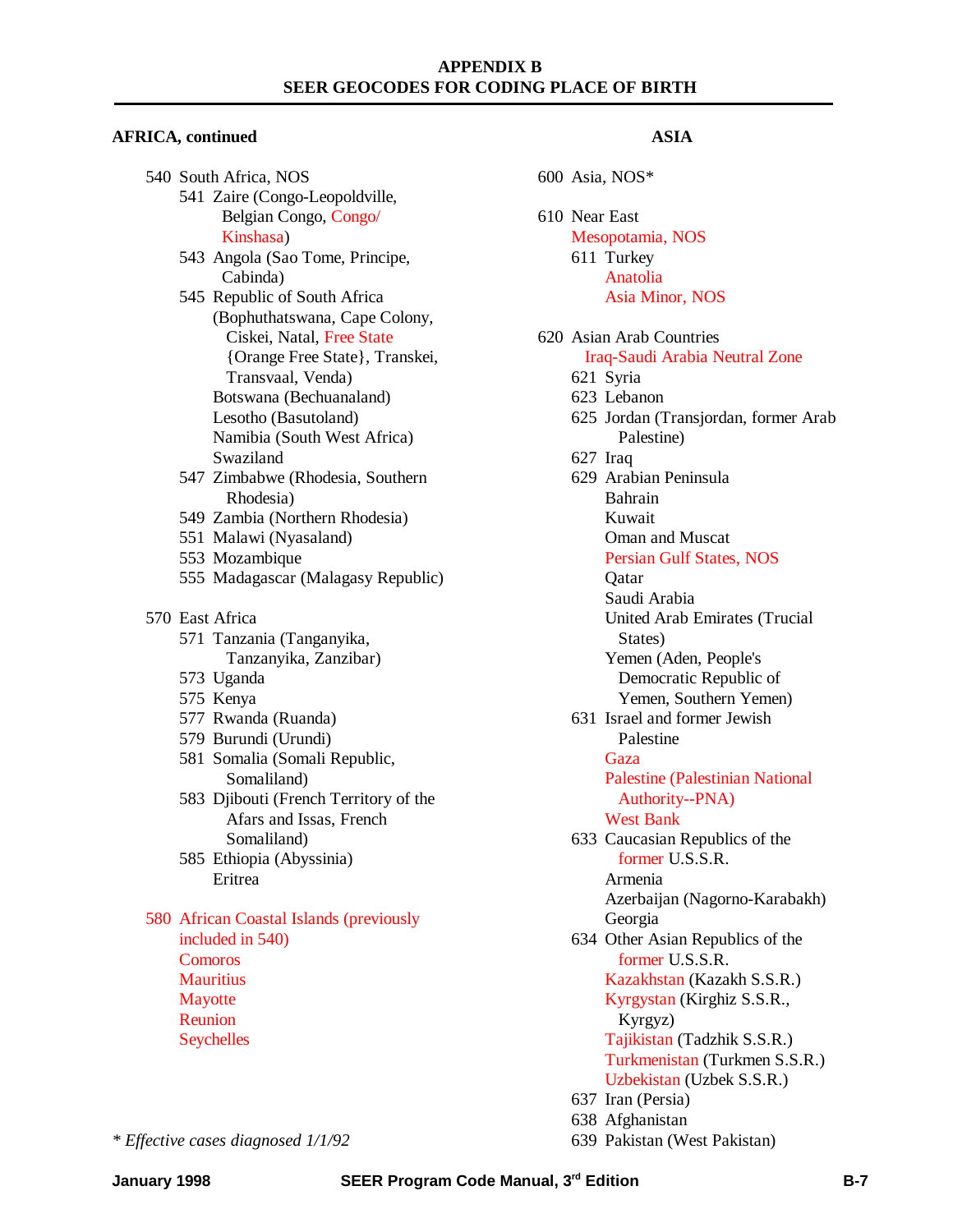#### **ASIA, continued**

- 640 Mid-East Asia, NOS
	- Maldives
	- 641 India
	- 643 Nepal, Bhutan, Sikkim
	- 645 Bangladesh (East Pakistan)
	- 647 Ceylon (Sri Lanka)
	- 649 Burma
- 650 Southeast Asia 651 Thailand (Siam)
- 660 Indochina
	- 661 Laos
	- 663 Cambodia
	- 665 Vietnam (Tonkin, Annam, Cochin China)
	- 671 Malaysia, Singapore, Brunei
	- 673 Indonesia (Dutch East Indies)
	- 675 Philippines (Philippine Islands)

## 680 East Asia

- 681 China, NOS
- 682 China (People's Republic of China)
- 683 Hong Kong
- 684 Taiwan (Formosa, Republic of China)
- 685 Tibet
- 686 Macao (Macau)
- 691 Mongolia
- 693 Japan
- 695 Korea North Korea South Korea

## **AUSTRALIA AND OCEANIA**

- 711 Australia and Australian New Guinea 715 New Zealand
- 720 Pacific Islands  $\sim$ Oceania, NOS Polynesia, NOS
	- 721 Melanesian Islands ~ Solomon Islands
	- 723 Micronesian Islands  $\sim$
	- 725 Polynesian Islands ~

## 750 Antarctica

# $\mathbf{g}$

*~ Except possessions of the U.S.A.*

## **PLACE OF BIRTH UNKNOWN**

- 998 Place of Birth stated not to be in United States, but no other information available
- 999 Place of Birth unknown
- References: *CIA World Factbook,* 1995. U.S. Bureau of the Census Place of Birth Technical Documentation, 1997.

\* *Effective cases diagnosed 1/1/92.*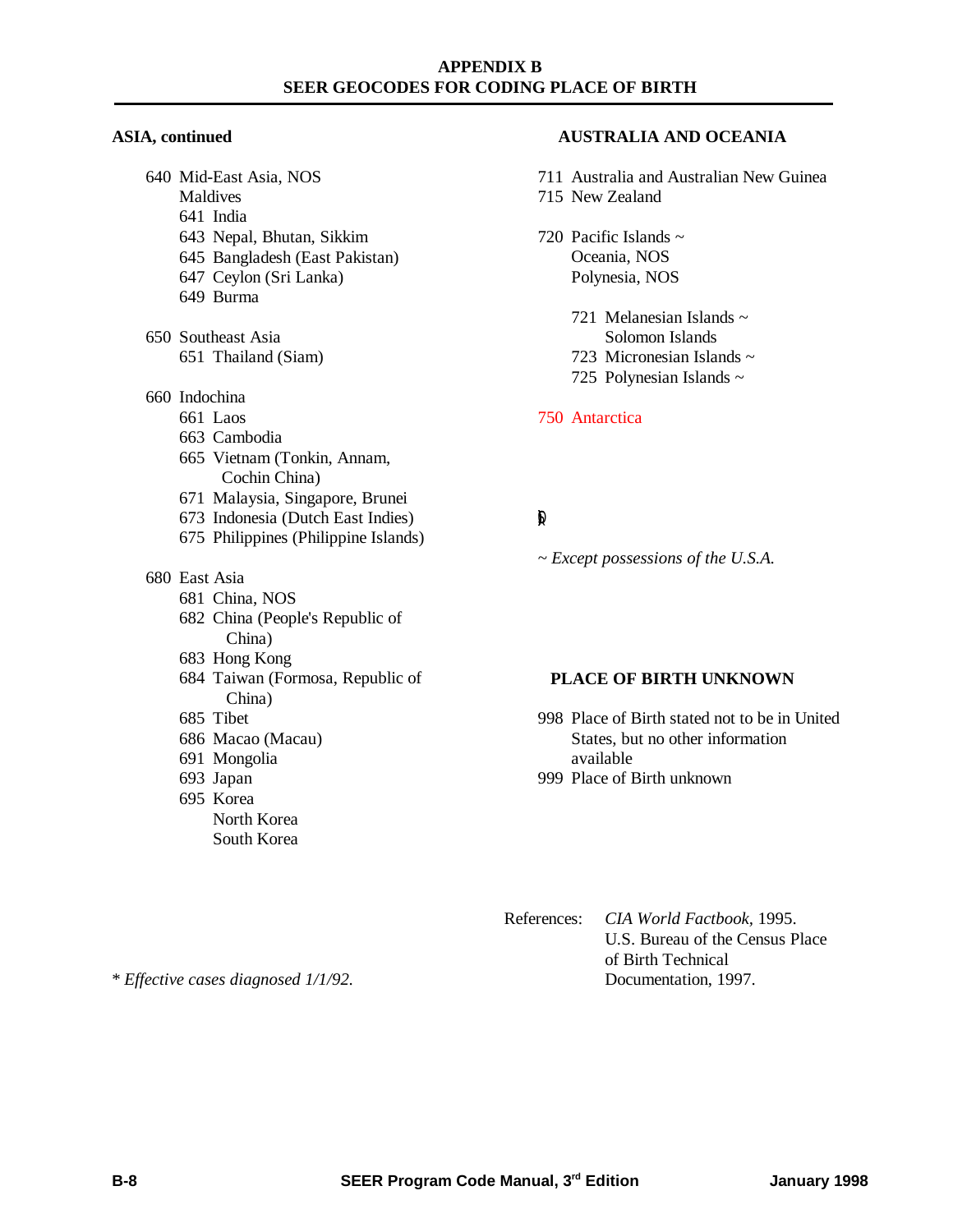#### **ALPHABETICAL LISTING**

\* *Effective cases diagnosed 1/1/92.*

#### **A**

- Abyssinia
- Aden
- Afars and Issas
- Afghanistan
- Africa
- Africa, East
- Africa, North
- Africa, South
- Africa, South West
- Africa, West
- African Coastal Islands (previously included in 540)
- Alabama
- Alaska
- Albania
- Alberta
- Algeria
- America, Central
- ––– America, North (use more specific term)
- America, South
- American Samoa
- Anatolia
- Andaman Islands
- Andorra
- Angola
- Anguilla
- Annam
- Antigua
- Antilles, NOS
- Antilles, Netherlands
- Arab Palestine
- Arabia, Saudi
- Arabian Peninsula
- Argentina
- Arizona
- Arkansas
- Armenia (U.S.S.R.)
- Armenia (Turkey)
- Aruba
- Asia, NOS\*
- Asia, East
- Asia, Mid-East
- Asia Minor, NOS
- Asia, Near-East
- Asia, Southeast
- Asian Republics of the former U.S.S.R.
- Asian Arab countries
- Atlantic/Caribbean area, U.S. possessions
- Atlantic/Caribbean area, other U.S. possessions
- Australia
- Australian New Guinea
- Austria
- Azerbaijan
- Azerbaizhan S.S.R.
- Azores

#### **B**

- Bahamas
- Bahrain
- Balearic islands
- Baltic Republic, NOS
- Baltic States, NOS
- Bangladesh
- Barbados
- Barbuda
- Bavaria
- Basutoland
- Bechuanaland
- Belarus
- Belgian Congo
- Belgium
- Belize
- Benin
- Bermuda
- Bessarabia
- Bhutan
- Bioko (Fernando Poo)
- Bohemia
- Bolivia
- Bophuthatswana
- Borneo
- Bosnia-Herzogovina
- Botswana
- Brazil
- British Columbia
- British Guiana
- British Honduras
- British Virgin Islands
- British West Indies, NOS
- Brunei
- Bulgaria
- Burkina Faso (Upper Volta)
- Burma
- Burundi
- Byelorussian S.S.R.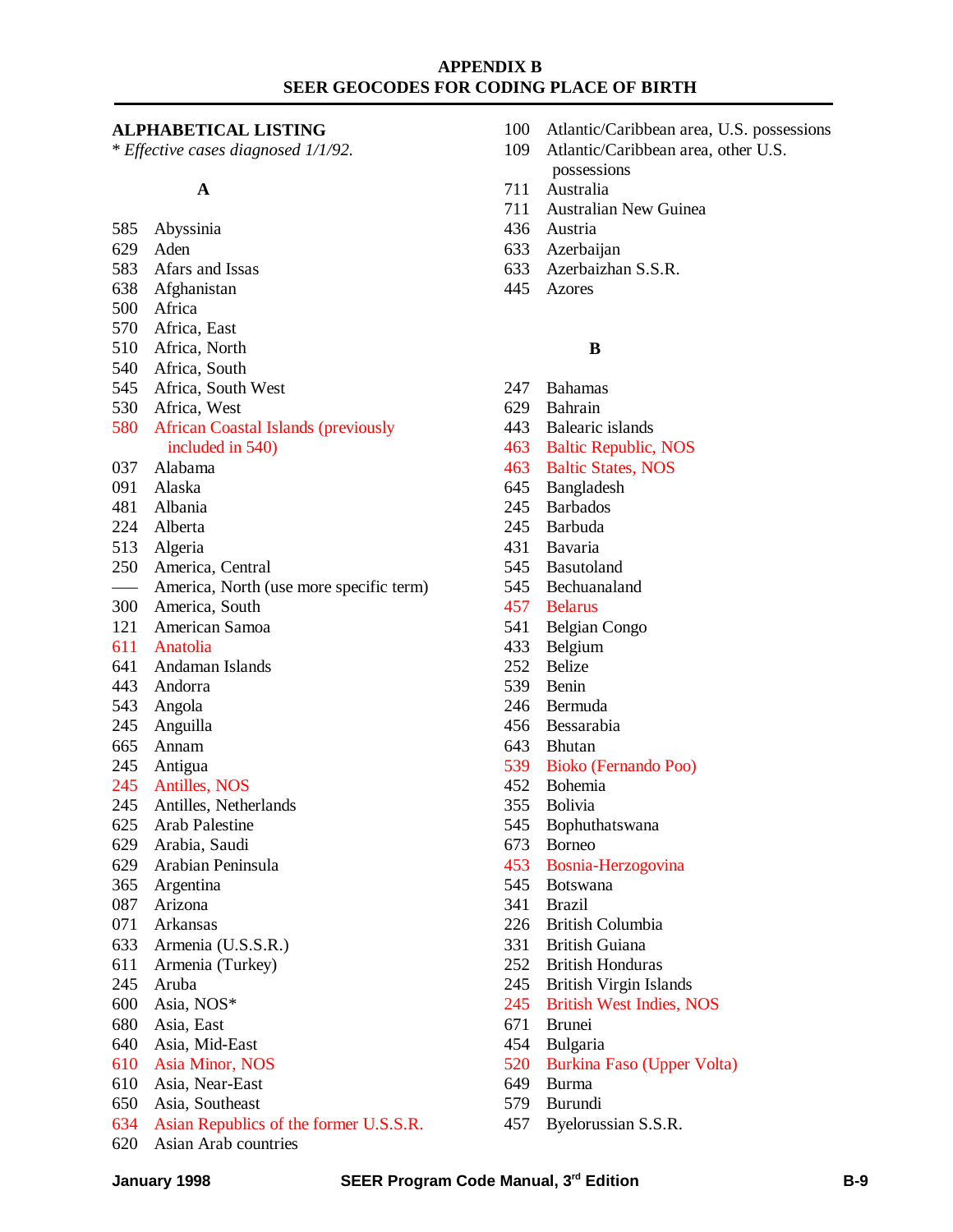#### **C**

- Cabinda
- Caicos Islands
- California
- Cambodia
- Cameroon
- Canada
- Canal Zone
- Canary islands
- Canton islands
- Cape Colony
- Cape Verde islands
- Caribbean, NOS
- Caribbean islands, other
- Caroline Islands
- Cartier Islands
- Caucasian Republics of the former U.S.S.R.
- Cayman Islands
- Central Africa, NOS
- Central African Republic
- Central America
- Central Europe, NOS
- Central Midwest States
- Ceylon
- Chad
- Channel Islands (British)
- Chile
- China (not otherwise specified)
- China, Cochin
- China, People's Republic of
- China, Republic of
- Christmas Island
- Ciskel
- Cochin China
- Cocos (Keeling) Islands
- Colombia
- Colorado
- Comoros
- Columbia, British
- Columbia, District of
- Congo-Brazzaville
- Congo-Leopoldville
- Congo, Belgian
- Congo, French
- Congo Kinshasa
- Connecticut
- Cook Islands
- Corsica
- Costa Rica
- Cote d'Ivoire (Ivory Coast)
- Crete
- Croatia
- Cuba
- Curacao
- Cyprus
- Cyrenaica
- Czechoslovakia
- Czech Republic

## **D**

- Dahomey
- Dalmatia
- Delaware
- Denmark
- District of Columbia
- Djibouti
- Dobruja
- Dominica
- Dominican Republic
- Dutch East Indies
- Dutch Guiana

#### **E**

- East Africa
- East Asia
- East Germany
- East Indies, Dutch
- East Pakistan
- Eastern Europe, NOS
- Ecuador
- Egypt
- Eire
- El Salvador
- Ellice Islands
- Enderbury Islands
- England
- Equatorial Africa, NOS
- Equatorial Guinea (Spanish Guinea)
- Eritrea
- Estonia
- Estonian S.S.R. (Estonia)
- Ethiopia
- Europe, NOS\*
- Europe, other mainland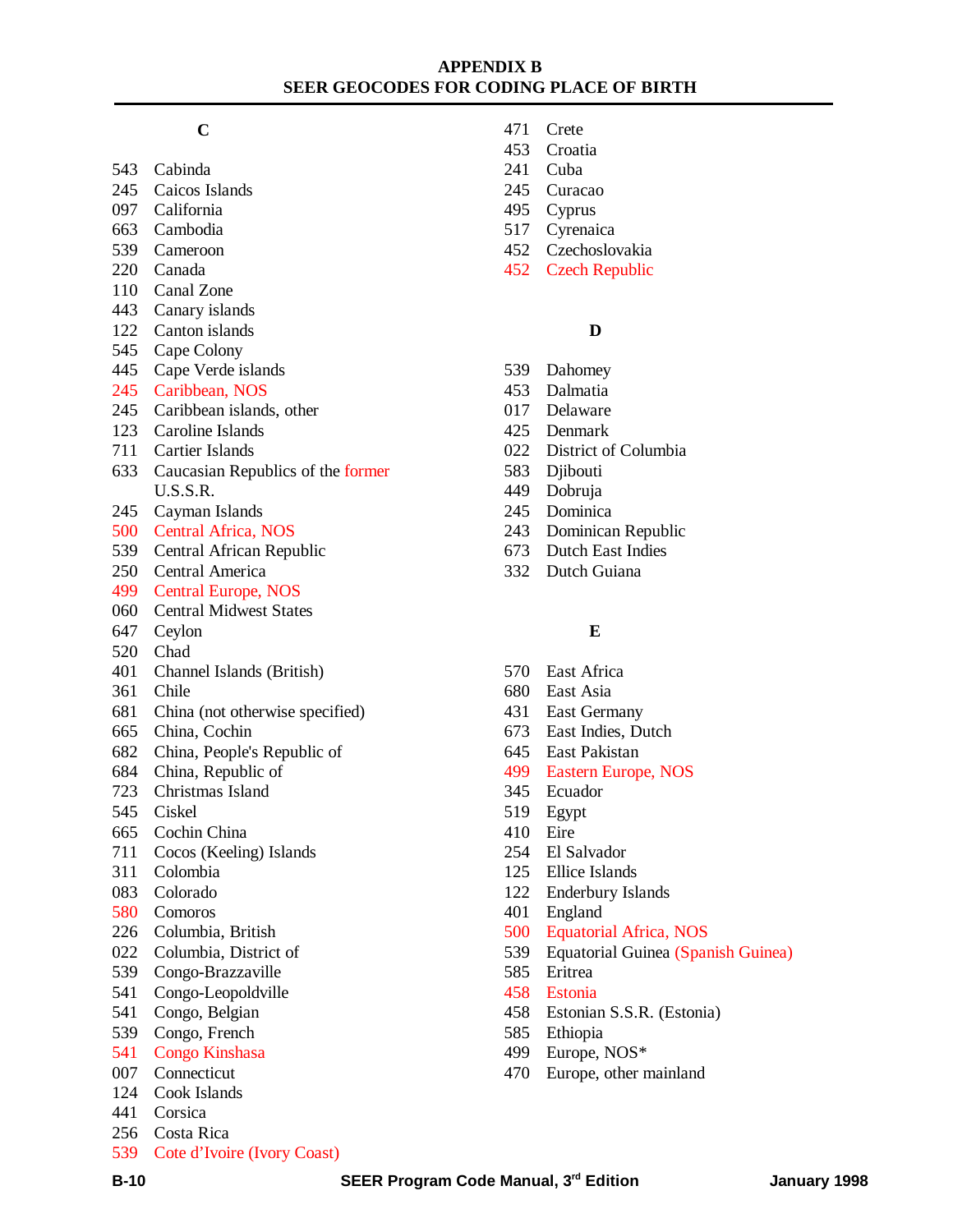### **F**

#### Faroe ( Faeroe) Islands

- Falkland Islands
- Federal Republic of Germany
- Fernando Poo
- Fiji
- Finland
- Florida
- Formosa
- Fotuna
- France
- Free State (Orange Free State)
- French Congo
- French Guiana
- French Polynesia
- French Somaliland
- French West Africa, NOS
- French West Indies

## **G**

- Gabon
- Galapagos Islands
- Gambia
- Gaza Strip
- Georgia (U.S.A.)
- Georgia (U.S.S.R.)
- Germanic countries
- German Democratic Republic
- Germany
- Germany, East
- Germany, Federal Republic of
- Germany, West
- Ghana
- Gibraltar
- Gilbert Islands
- Greece
- Greenland
- Grenada
- Grenadines, The
- Guadaloupe
- Guam
- Guatamala
- Guernsey
- Guiana, British
- Guiana, Dutch
- Guiana, French
- Guinea
- Guinea-Bissau (Portuguese Guinea)
- Guinea, Equatorial
- ––– Guinea, New (see New Guinea)
- Guinea, Portuguese
- Guyana

#### **H**

- Haiti
- Hawaii
- Holland
- Honduras
- Honduras, British
- Hong Kong
- Hungary

#### **I**

- Iceland
- Idaho
- Illinois
- India
- Indiana
- Indies, Dutch East
- Indochina
- Indonesia
- Iowa
- Iran
- Iraq
- Iraq-Saudi Arabian Neutral Zone
- Ireland (Eire)
- Ireland, Northern
- Ireland, NOS
- Ireland, Republic of
- Isle of Man
- Israel
- Issas
- Italy
- Ivory Coast

#### **J**

- Jan Mayen
- Jamaica
- Japan
- Java
- Jersey
- Jewish Palestine
- Johnston Atoll
- Jordan
- Jugoslavia
	- **K**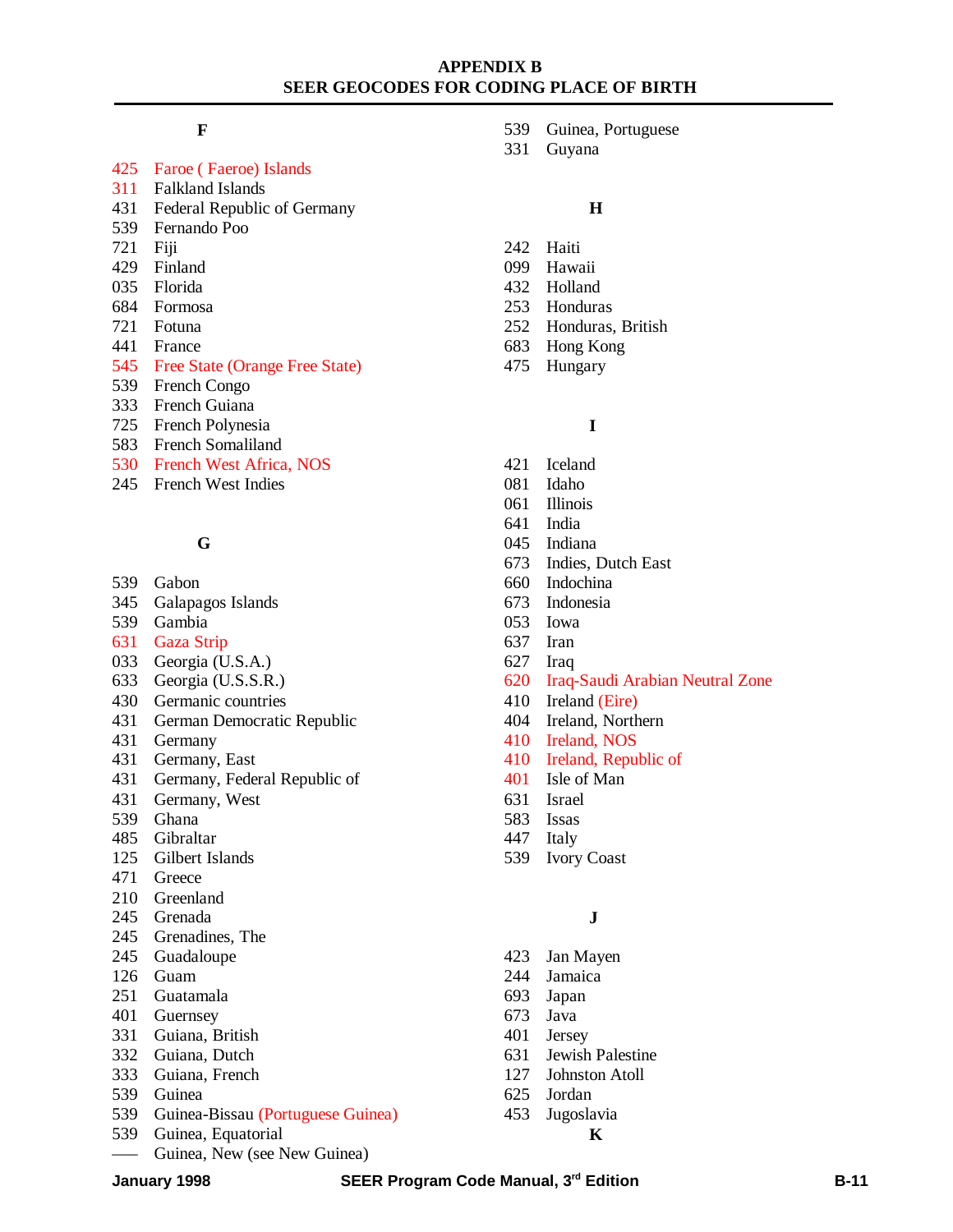- Kameroon
- Kampuchea
- Kansas
- Kazakh S.S.R.
- Kazakhstan
- Kentucky
- Kenya
- Kirghiz S.S.R.
- Kiribati
- Korea
- Korea, North
- Korea, South
- Kuwait
- Kyrgystan
- Kyrgyz

## **L**

- Labrador
- Laos
- Latin America, NOS
- Lapland, NOS
- Latvia
- Latvian S.S.R. (Latvia)
- Lebanon
- Leeward island, NOS
- Lesotho
- Liberia
- Libya
- Liechtenstein
- Line Islands, Southern
- Lithuania
- Lithuanian S.S.R. (Lithuania)
- Louisiana
- Luxembourg

## **M**

- Macao
- Macau
- Macedonia
- Madagascar
- Madeira islands
- Maine
- Malagasy Republic
- Malawi
- Malay Peninsula
- Malaysia
- Maldives
- Mali
- Malta
- Manitoba
- Mariana Islands
- Maritime provinces, Canada
- Marshall Islands
- Martinique
- Maryland
- Massachusetts
- Mauritania
- Mauritius
- Mayotte
- Mediterranean Islands, Other
- Melanesian islands
- Mesopotamia, NOS
- Mexico
- Michigan
- Micronesian islands
- Mid-East Asia
- Midway Islands
- Minnesota
- Miquelon
- Mississippi
- 063 Missouri
- Moldavia
- Moldavian S.S.R.
- Moldova
- Monaco
- Mongolia
- Montana
- Montenegro
- Montserrat
- Moravia
- Morocco
- Mountain States
- Mozambique
- Muscat

#### **N**

- Namibia
- Nampo-shoto, Southern
- Natal
- Nauru
- Near-East Asia
- Nebraska
- Nepal
- Netherlands
- Netherlands Antilles
- Netherlands Guiana
- Nevada
- Nevis
- New Brunswick
- New Caledonia
- New England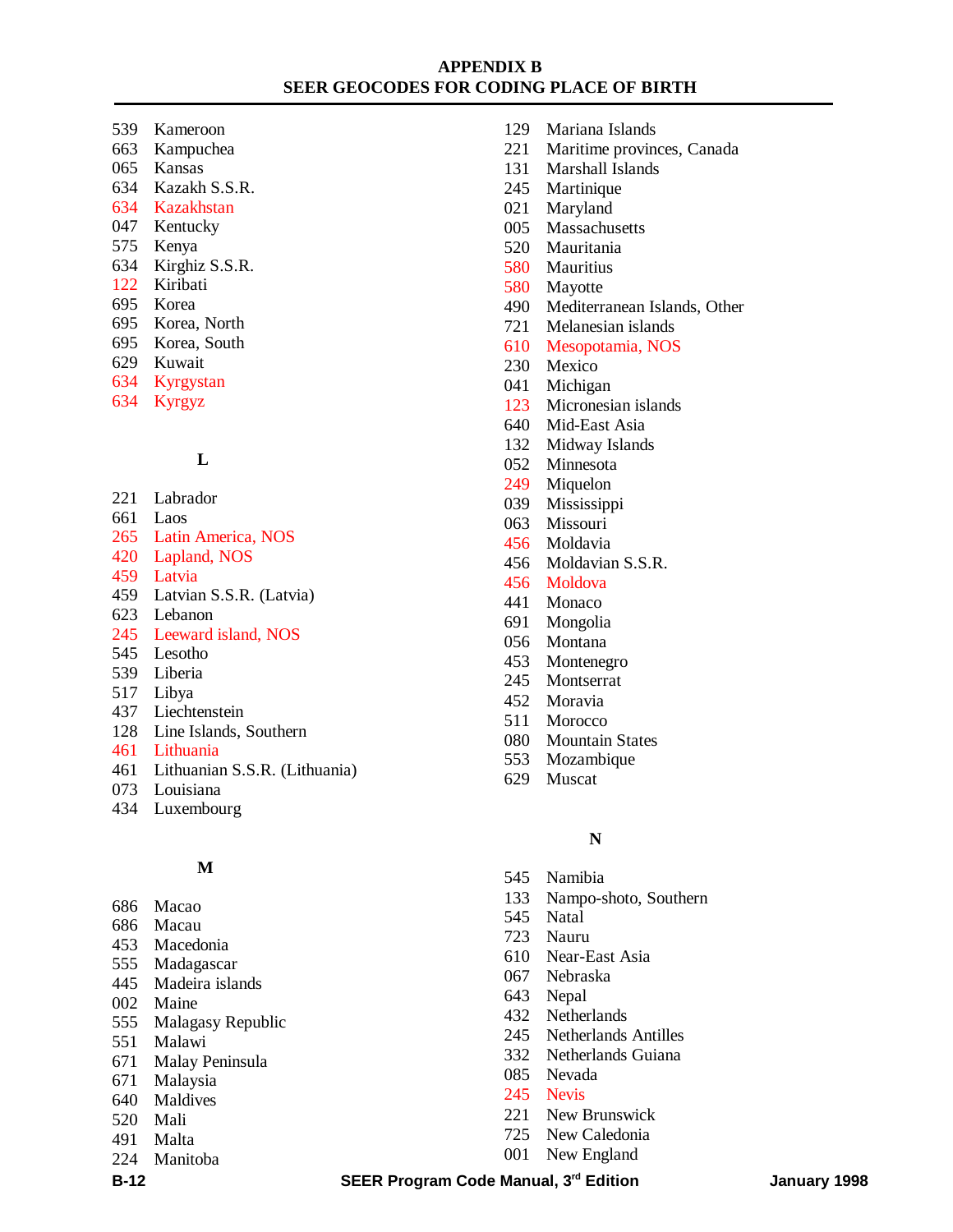- New Guinea, except Australian and North East
- New Guinea, Australian
- New Guinea, North East
- New Hampshire
- New Hebrides
- New Jersey
- New Mexico
- New York
- New Zealand
- Newfoundland
- Nicaragua
- Niger
- Nigeria
- Niue
- Norfolk Island
- North Borneo (Malaysia)
- North Africa, NOS
- North America, NOS (use more specific term if possible)
- North American islands
- North Carolina
- North Central States
- North Dakota
- North East New Guinea
- North Korea
- North Mid-Atlantic States
- Northern Europe, NOS
- Northern Ireland
- Northern Mariana Islands
- Northern Midwest States
- Northern Rhodesia
- Northwest Territories (Canada)
- Norway
- Not United States, NOS
- Nova Scotia
- Nyasaland

#### **O**

- Ohio
- Oklahoma
- Oman
- Ontario
- Orange Free State
- Oregon
- Orkney Islands
	- **P**
- Pacific area, U.S. possessions
- Pacific islands
- Pacific Islands, Trust Territory of the (code to specific islands if possible)
- Pacific Coast States
- Pakistan
- Pakistan, East
- Pakistan, West
- Palau (Trust Territory of the Pacific Islands)
- Palestine, Arab
- Palestine, Jewish
- Palestine, NOS
- Palestinian National Authority--PNA
- Panama
- Papua New Guinea
- Paraguay
- Pennsylvania
- People's Democratic Republic of Yemen
- People's Republic of China
- Persia
- Persian Gulf States, NOS
- Peru
- Philippine Islands
- Philippines
- Pitcairn
- Poland
- Polynesian islands
- Portugal
- Portuguese Guinea
- Prairie Provinces, Canada
- Prince Edward Island
- Principe
- Puerto Rico

#### **Q**

- Qatar
- Quebec

## **R**

- Republic of China
- Republic of South Africa
- Reunion
- Rhode Island
- Rhodesia
- Rhodesia, Northern
- Rhodesia, Southern
- Rio Muni
- Romance-language countries
- Romania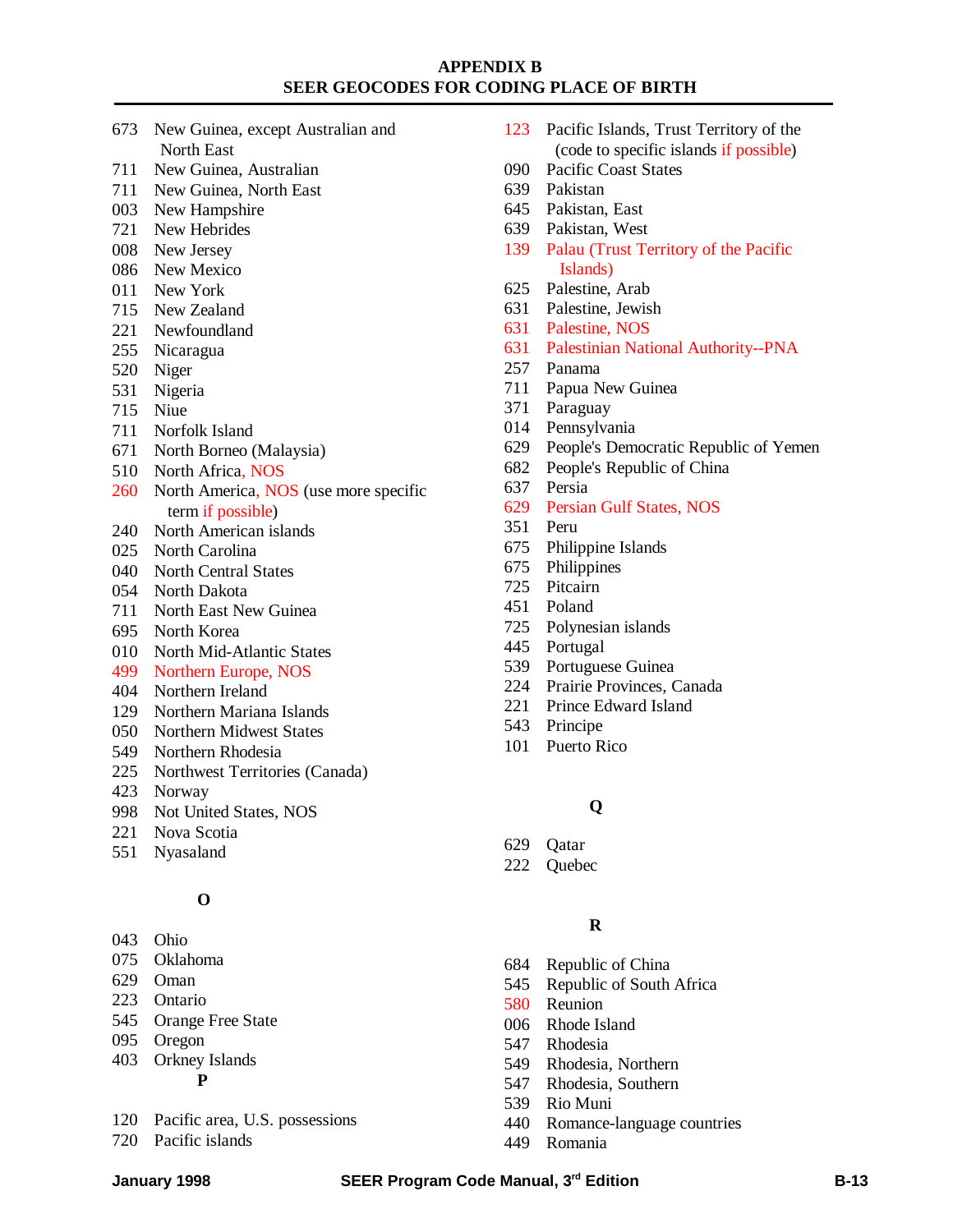- Roumania
- Ruanda
- Rumania
- Russia, NOS
- Russia, White
- Russian Federation (former U.S.S.R.)
- Russian S.F.S.R.
- Rwanda
- Ryukyu Islands

## **S**

- Sahara, Western
- Samoa, American
- Samoa, Western
- St. Christopher-Nevis
- St. Helena
- St. Kitts (see St. Christopher-Nevis)
- St. Lucia
- St. Pierre
- St. Vincent
- San Marino
- Sao Tome
- Sardinia
- Saskatchewan
- Saudi Arabia
- Scandinavia
- Scotland
- Senegal Serbia
- Seychelles
- Shetland Islands
- 
- Siam
- Sicily Sierra Leone
- Sikkim
- Singapore
- 
- Slavic countries
- Slavonia
- Slovak Republic
- Slovakia
- Slovenia
- Solomon Islands
- Somali Republic
- Somalia
- Somaliland
- Somaliland, French
- South Africa
- South Africa, Republic of
- South Africa, Union of
- South America
- South American islands
- South Carolina
- South Dakota
- South Korea
- South Mid-Atlantic States
- South West Africa
- Southeast Asia
- Southeastern States
- Southern Europe, NOS
- Southern Line Islands
- Southern Midwest States
- Southern Nampo-shoto
- Southern Rhodesia
- Southern Yemen
- ––– Soviet Union (see individual republics)
- Spain
- Spanish Sahara
- Sri Lanka
- Sudan (Anglo-Egyptian Sudan)
- Sudanese countries
- Sumatra
- Suriname
- Svalbard
- Swan Islands
- Swaziland
- Sweden
- Switzerland
- Syria

#### **T**

- Tadzhik S.S.R.
- Taiwan
- Tajikistan
- Tanzania
- Tanganyika
- Tanzanyika
- Tennessee
- Texas
- Thailand (Siam)
- Tibet
- Tobago
- Togo
- Tokelau Islands
- Tonga
- Tonkin
- Trans-Jordan
- Transkei
- Transvaal
- Transylvania

Tripolitania

- Trinidad
- Tripoli

**B-14 SEER Program Code Manual, 3rd Edition January 1998**